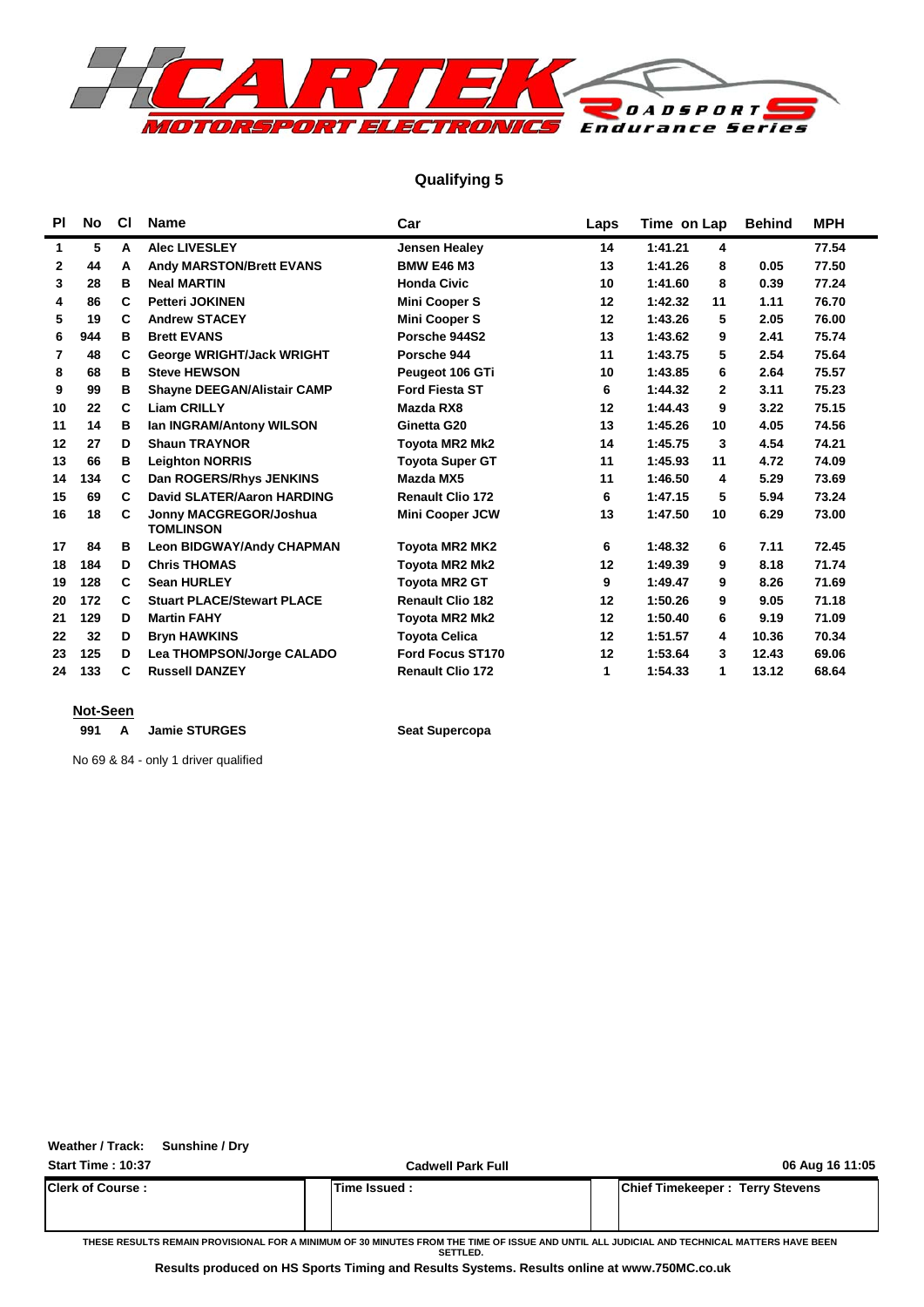## **Cartek Roadsports Series**

| <b>LAP TIMES - Qualifying 5</b> |  |  |  |  |  |
|---------------------------------|--|--|--|--|--|
|---------------------------------|--|--|--|--|--|

| 5  |           | <b>Alec LIVESLEY</b>                                                              |                         |                         |                         |                  |                   |                     |                           |                                                           |                   |
|----|-----------|-----------------------------------------------------------------------------------|-------------------------|-------------------------|-------------------------|------------------|-------------------|---------------------|---------------------------|-----------------------------------------------------------|-------------------|
|    | Lap       | $\sim$ 1                                                                          | $\overline{\mathbf{2}}$ | $\overline{\mathbf{3}}$ | $\sim$ 4                |                  | $5 \t\t 6 \t\t 7$ |                     | 8                         | 9                                                         | 10                |
|    |           |                                                                                   | 1:42.27                 | 1:41.74                 | 1:41.21                 | 1:42.03          |                   |                     |                           | 1:41.74                                                   | 1:41.72           |
|    | 11        | 1:43.25                                                                           | 1:42.77                 | 1:49.25                 | 1:49.39                 |                  |                   |                     |                           |                                                           |                   |
| 14 |           | lan INGRAM                                                                        |                         |                         |                         |                  |                   |                     |                           |                                                           |                   |
|    | Lap       | $\sim$ 1                                                                          | $2^{\circ}$             | $\sim$ 3                | $\overline{\mathbf{4}}$ | $5 -$            |                   | $6 \qquad \qquad 7$ | 8                         | 9                                                         | 10                |
|    |           | 12:03.80                                                                          | 2:10.66                 | 1:52.83                 | 1:50.86                 | 3:16.66          |                   |                     |                           | 1:46.81                                                   | 1:45.26           |
|    |           | 11 1:48.88                                                                        | 1:48.99                 | 1:47.35                 |                         |                  |                   |                     |                           |                                                           |                   |
| 18 |           | <b>Jonny MACGREGOR</b>                                                            |                         |                         |                         |                  |                   |                     |                           |                                                           |                   |
|    | Lap       | $\sim$ 1 $\sim$ 2                                                                 |                         | $\overline{\mathbf{3}}$ | $\sim$ 4 $\sim$         |                  | $5 \t\t 6 \t\t 7$ |                     | 8                         | 9                                                         | $\blacksquare$ 10 |
|    |           | 1 2:04.40                                                                         | 1:56.40                 | 1:48.71                 |                         |                  | 3:20.67           |                     |                           | 1:47.74                                                   | 1:47.50           |
|    | 11        | 1:48.90                                                                           | 1:48.62                 | 1:48.49                 |                         |                  |                   |                     |                           |                                                           |                   |
| 19 |           | <b>Andrew STACEY</b>                                                              |                         |                         |                         |                  |                   |                     |                           |                                                           |                   |
|    | Lap       | $\sim$ 1                                                                          | 2 <sup>7</sup>          | $\sim$ 3                | $\overline{4}$          | $5 -$            |                   | $6 \overline{7}$    | 8                         | $9^{\circ}$                                               | $-10$             |
|    |           | 1 2:01.91                                                                         | 1:43.79                 | 1:43.46                 |                         | 1:43.93  1:43.26 |                   |                     | 1:44.64  1:44.30  2:08.94 | 1:43.92                                                   | 1:44.07           |
|    |           | 11  1:43.96                                                                       | 3:48.45                 |                         |                         |                  |                   |                     |                           |                                                           |                   |
| 22 |           | <b>Liam CRILLY</b>                                                                |                         |                         |                         |                  |                   |                     |                           |                                                           |                   |
|    | Lap       | $\sim$ $-1$                                                                       |                         | $2 \qquad 3 \qquad 4$   |                         |                  | $5 \t\t 6 \t\t 7$ |                     | 8                         | 9.                                                        | $\sim$ 10         |
|    |           |                                                                                   | 1:47.16                 | 1:46.15                 |                         |                  |                   | 1:45.65 2:36.58     | 1:55.40                   | 1:44.43                                                   | 1:44.91           |
|    | 11        | 1:45.99                                                                           | 1:52.79                 |                         |                         |                  |                   |                     |                           |                                                           |                   |
| 27 |           | <b>Shaun TRAYNOR</b>                                                              |                         |                         |                         |                  |                   |                     |                           |                                                           |                   |
|    | Lap       | $\blacktriangleleft$                                                              | $\overline{\mathbf{2}}$ | $\sim$ 3                | $\overline{\mathbf{4}}$ |                  | $5 \t\t 6 \t\t 7$ |                     | 8                         | 9                                                         | 10 <sup>°</sup>   |
|    |           |                                                                                   | 1:47.47                 | 1:45.75                 |                         |                  |                   |                     |                           | 1:54.95                                                   | 1:45.84           |
|    | 11        | 1:46.59                                                                           | 1:56.98                 | 1:48.93                 | 1:51.65                 |                  |                   |                     |                           |                                                           |                   |
| 28 |           | <b>Neal MARTIN</b>                                                                |                         |                         |                         |                  |                   |                     |                           |                                                           |                   |
|    | Lap       | $\sim$ $-1$                                                                       | $\mathbf{2}$            | $\sim$ 3                | $\overline{\mathbf{4}}$ |                  | $5 \t\t 6$        | $\overline{7}$      | 8                         | 9.                                                        | $-10$             |
|    |           |                                                                                   | 1:46.54                 | 1:43.62                 | 1:42.75                 | 1:43.30          | 1:42.15           | 1:51.19             | 1:41.60                   | 1:46.05                                                   | 1:56.94           |
| 32 |           | <b>Bryn HAWKINS</b>                                                               |                         |                         |                         |                  |                   |                     |                           |                                                           |                   |
|    | Lap       | 1 2 3 4 5 6 7 8 9                                                                 |                         |                         |                         |                  |                   |                     |                           |                                                           | $-10$             |
|    |           | 1 2:00.39  1:54.42  1:53.15  1:51.57  1:53.30  2:55.09  1:57.84  1:53.19  1:54.58 |                         |                         |                         |                  |                   |                     |                           |                                                           | 1:52.05           |
|    |           | 11  1:52.70  1:55.70                                                              |                         |                         |                         |                  |                   |                     |                           |                                                           |                   |
| 44 |           | <b>Andy MARSTON</b>                                                               |                         |                         |                         |                  |                   |                     |                           |                                                           |                   |
|    |           | Lap 1 2 3 4 5 6 7 8 9 10                                                          |                         |                         |                         |                  |                   |                     |                           |                                                           |                   |
|    | $1 \quad$ | 1:48.90  1:43.20                                                                  |                         | 1:43.84                 |                         |                  |                   |                     |                           | 1:42.20   2:47.44   1:48.72   1:41.94   1:41.26   1:42.18 | 1:42.19           |
|    |           | 11   1:42.49   1:55.97                                                            |                         | 3:04.37                 |                         |                  |                   |                     |                           |                                                           |                   |
| 48 |           | <b>George WRIGHT</b>                                                              |                         |                         |                         |                  |                   |                     |                           |                                                           |                   |
|    | Lap       | $1 \qquad 2 \qquad 3 \qquad 4 \qquad 5 \qquad 6 \qquad 7 \qquad 8$                |                         |                         |                         |                  |                   |                     |                           | $9^{\circ}$                                               | $\overline{10}$   |
|    |           |                                                                                   |                         |                         |                         |                  |                   |                     |                           | 3:22.15  1:53.48  1:45.42  1:45.15                        | 1:47.11           |
|    | 11        | 2:01.48                                                                           |                         |                         |                         |                  |                   |                     |                           |                                                           |                   |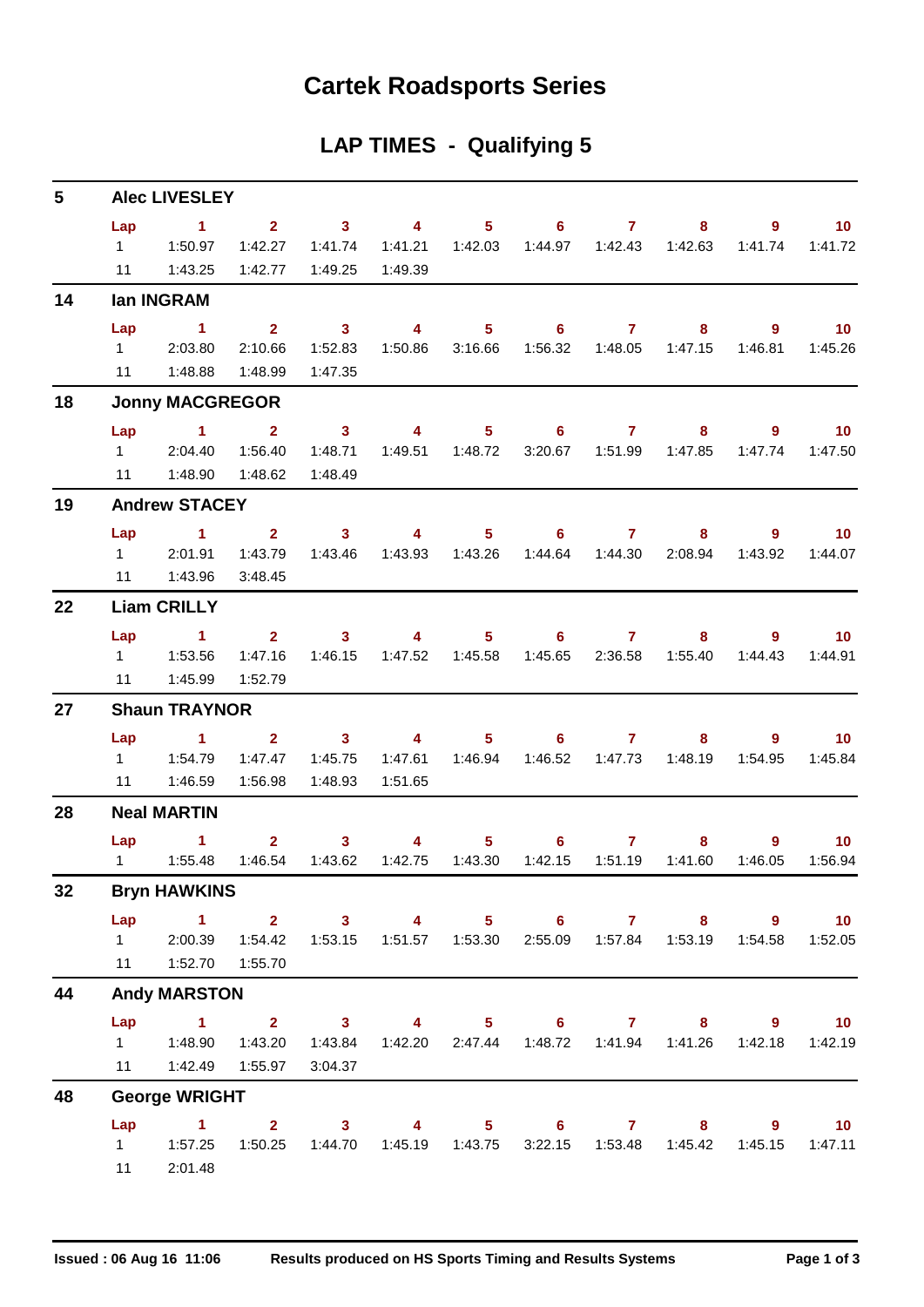| 66  |           | <b>Leighton NORRIS</b>                                                                                                                                                                                                                                      |                    |                                                                                                                                                                                                                                                                                                                                                                                                                         |                                               |                                                                                                                                                                                                                                                                                                                                    |                                                                                 |                   |                                       |                         |                                     |
|-----|-----------|-------------------------------------------------------------------------------------------------------------------------------------------------------------------------------------------------------------------------------------------------------------|--------------------|-------------------------------------------------------------------------------------------------------------------------------------------------------------------------------------------------------------------------------------------------------------------------------------------------------------------------------------------------------------------------------------------------------------------------|-----------------------------------------------|------------------------------------------------------------------------------------------------------------------------------------------------------------------------------------------------------------------------------------------------------------------------------------------------------------------------------------|---------------------------------------------------------------------------------|-------------------|---------------------------------------|-------------------------|-------------------------------------|
|     | Lap<br>11 | $\sim$ $\sim$ 1<br>1:45.93                                                                                                                                                                                                                                  | 1:51.10            | $2 \t 3$<br>1:51.99                                                                                                                                                                                                                                                                                                                                                                                                     | $\sim$ 4 and $\sim$ 4 and $\sim$ 4 and $\sim$ |                                                                                                                                                                                                                                                                                                                                    | $5 \t\t 6 \t\t 7$                                                               |                   | $8 -$<br>1:55.61  1:48.90  1:46.51    | 9<br>1:47.86            | $\blacksquare$ 10<br>1:50.79        |
| 68  |           | <b>Steve HEWSON</b>                                                                                                                                                                                                                                         |                    |                                                                                                                                                                                                                                                                                                                                                                                                                         |                                               |                                                                                                                                                                                                                                                                                                                                    |                                                                                 |                   |                                       |                         |                                     |
|     | Lap       | $\blacktriangleleft$<br>1   1:57.95   1:51.38   1:45.03   1:47.53   1:44.56   1:43.85   4:35.95   1:52.42                                                                                                                                                   |                    | $2 \qquad \qquad 3$                                                                                                                                                                                                                                                                                                                                                                                                     |                                               |                                                                                                                                                                                                                                                                                                                                    | 4 5 6 7                                                                         |                   | 8                                     | $9^{\circ}$             | 10 <sup>°</sup><br>1:45.06  1:45.63 |
| 69  |           | <b>David SLATER</b>                                                                                                                                                                                                                                         |                    |                                                                                                                                                                                                                                                                                                                                                                                                                         |                                               |                                                                                                                                                                                                                                                                                                                                    |                                                                                 |                   |                                       |                         |                                     |
|     | Lap       | $\sim$ $\sim$ 1                                                                                                                                                                                                                                             |                    |                                                                                                                                                                                                                                                                                                                                                                                                                         | $2 \t 3 \t 4$                                 |                                                                                                                                                                                                                                                                                                                                    | $5 \t\t 6$<br>1:48.98                                                           | $7 \pm 7$         | 8                                     | $\overline{9}$          | 10                                  |
| 84  |           | <b>Leon BIDGWAY</b>                                                                                                                                                                                                                                         |                    |                                                                                                                                                                                                                                                                                                                                                                                                                         |                                               |                                                                                                                                                                                                                                                                                                                                    |                                                                                 |                   |                                       |                         |                                     |
|     | Lap       | $\sim$ 1                                                                                                                                                                                                                                                    | 1:51.36            | $2 \qquad \qquad 3$                                                                                                                                                                                                                                                                                                                                                                                                     | $\sim$ 4                                      |                                                                                                                                                                                                                                                                                                                                    | $5 \t\t 6$<br>1:48.32                                                           |                   | $7 \quad \overline{\phantom{1}}$<br>8 | $\overline{9}$          | 10                                  |
| 86  |           | <b>Petteri JOKINEN</b>                                                                                                                                                                                                                                      |                    |                                                                                                                                                                                                                                                                                                                                                                                                                         |                                               |                                                                                                                                                                                                                                                                                                                                    |                                                                                 |                   |                                       |                         |                                     |
|     | Lap       | $1 \t 2 \t 3$<br>11   1:42.32                                                                                                                                                                                                                               | 1:44.11<br>1:50.78 | 1:43.59                                                                                                                                                                                                                                                                                                                                                                                                                 | $\sim$ 4                                      |                                                                                                                                                                                                                                                                                                                                    | $5 \t\t 6 \t\t 7$<br>1:48.13                                                    |                   | 8 <sub>1</sub><br>1:49.24  1:47.93    | 9<br>1:45.73            | $\overline{10}$<br>1:49.30          |
| 99  |           | <b>Shayne DEEGAN</b>                                                                                                                                                                                                                                        |                    |                                                                                                                                                                                                                                                                                                                                                                                                                         |                                               |                                                                                                                                                                                                                                                                                                                                    |                                                                                 |                   |                                       |                         |                                     |
|     |           | Lap 1 2 3 4 5 6                                                                                                                                                                                                                                             | 1:44.32            |                                                                                                                                                                                                                                                                                                                                                                                                                         | 5:10.77  2:52.82  1:52.13                     |                                                                                                                                                                                                                                                                                                                                    | 1:47.08                                                                         |                   | $7 \quad \overline{\phantom{1}}$<br>8 | $\overline{9}$          | 10                                  |
| 125 |           | <b>Lea THOMPSON</b>                                                                                                                                                                                                                                         |                    |                                                                                                                                                                                                                                                                                                                                                                                                                         |                                               |                                                                                                                                                                                                                                                                                                                                    |                                                                                 |                   |                                       |                         |                                     |
|     | Lap       | <b>Contract Advised Service</b><br>11 2:00.85                                                                                                                                                                                                               | 1:56.76<br>1:54.68 | $2 \t 3$<br>1:53.64                                                                                                                                                                                                                                                                                                                                                                                                     | 1:55.83 3:18.47                               | $\overline{4}$ and $\overline{4}$ and $\overline{4}$ and $\overline{4}$ and $\overline{4}$ and $\overline{4}$ and $\overline{4}$ and $\overline{4}$ and $\overline{4}$ and $\overline{4}$ and $\overline{4}$ and $\overline{4}$ and $\overline{4}$ and $\overline{4}$ and $\overline{4}$ and $\overline{4}$ and $\overline{4}$ and | $5 \t\t 6 \t\t 7$<br>2:10.23                                                    |                   |                                       | $8 - 1$<br>9<br>1:54.12 | $\sim$ 10<br>2:00.69                |
| 128 |           | <b>Sean HURLEY</b>                                                                                                                                                                                                                                          |                    |                                                                                                                                                                                                                                                                                                                                                                                                                         |                                               |                                                                                                                                                                                                                                                                                                                                    |                                                                                 |                   |                                       |                         |                                     |
|     |           | <b>Lap</b> and the set of the set of the set of the set of the set of the set of the set of the set of the set of the set of the set of the set of the set of the set of the set of the set of the set of the set of the set of the<br>$\blacktriangleleft$ |                    | $\overline{\mathbf{2}}$ and $\overline{\mathbf{2}}$ and $\overline{\mathbf{2}}$ and $\overline{\mathbf{2}}$ and $\overline{\mathbf{2}}$ and $\overline{\mathbf{2}}$ and $\overline{\mathbf{2}}$ and $\overline{\mathbf{2}}$ and $\overline{\mathbf{2}}$ and $\overline{\mathbf{2}}$ and $\overline{\mathbf{2}}$ and $\overline{\mathbf{2}}$ and $\overline{\mathbf{2}}$ and $\overline{\mathbf{2}}$ a<br>3 <sup>1</sup> | 4                                             |                                                                                                                                                                                                                                                                                                                                    | $5^{\circ}$<br>3:51.05  1:58.10  1:53.16  1:51.16  1:54.35                      | $6 \qquad \qquad$ | $7 \quad \bullet$<br>$8 -$            | 9<br>1:49.47            | 10                                  |
| 129 |           | <b>Martin FAHY</b>                                                                                                                                                                                                                                          |                    |                                                                                                                                                                                                                                                                                                                                                                                                                         |                                               |                                                                                                                                                                                                                                                                                                                                    |                                                                                 |                   |                                       |                         |                                     |
|     |           | Lap 1 2 3 4 5 6 7 8 9 10<br>11  1:52.01  1:50.62                                                                                                                                                                                                            |                    |                                                                                                                                                                                                                                                                                                                                                                                                                         |                                               |                                                                                                                                                                                                                                                                                                                                    | 1:52.21  1:53.68  1:51.12  2:02.80  1:50.40  1:52.41  3:16.90  1:58.59  1:52.68 |                   |                                       |                         |                                     |
| 133 |           | <b>Russell DANZEY</b>                                                                                                                                                                                                                                       |                    |                                                                                                                                                                                                                                                                                                                                                                                                                         |                                               |                                                                                                                                                                                                                                                                                                                                    |                                                                                 |                   |                                       |                         |                                     |
|     |           | Lap 1 2 3 4 5 6 7 8                                                                                                                                                                                                                                         |                    |                                                                                                                                                                                                                                                                                                                                                                                                                         |                                               |                                                                                                                                                                                                                                                                                                                                    |                                                                                 |                   |                                       | 9                       | $\sim$ 10                           |
| 134 |           | Dan ROGERS                                                                                                                                                                                                                                                  |                    |                                                                                                                                                                                                                                                                                                                                                                                                                         |                                               |                                                                                                                                                                                                                                                                                                                                    |                                                                                 |                   |                                       |                         |                                     |
|     |           | Lap 1 2 3 4 5 6 7 8 9 10<br>1   1:57.11   1:48.55   1:46.68   1:46.50   1:50.49   4:12.63   1:55.29   1:50.93   1:46.53   3:31.93<br>11  1:56.22                                                                                                            |                    |                                                                                                                                                                                                                                                                                                                                                                                                                         |                                               |                                                                                                                                                                                                                                                                                                                                    |                                                                                 |                   |                                       |                         |                                     |
| 172 |           | <b>Stuart PLACE</b>                                                                                                                                                                                                                                         |                    |                                                                                                                                                                                                                                                                                                                                                                                                                         |                                               |                                                                                                                                                                                                                                                                                                                                    |                                                                                 |                   |                                       |                         |                                     |
|     | Lap       | 1 2 3 4 5 6 7 8 9 10<br>1 2:13.73 2:06.93 2:09.04 2:02.80 2:00.23 3:58.44 2:03.53 1:53.49 1:50.26 1:54.74<br>11  1:52.81  1:51.48                                                                                                                           |                    |                                                                                                                                                                                                                                                                                                                                                                                                                         |                                               |                                                                                                                                                                                                                                                                                                                                    |                                                                                 |                   |                                       |                         |                                     |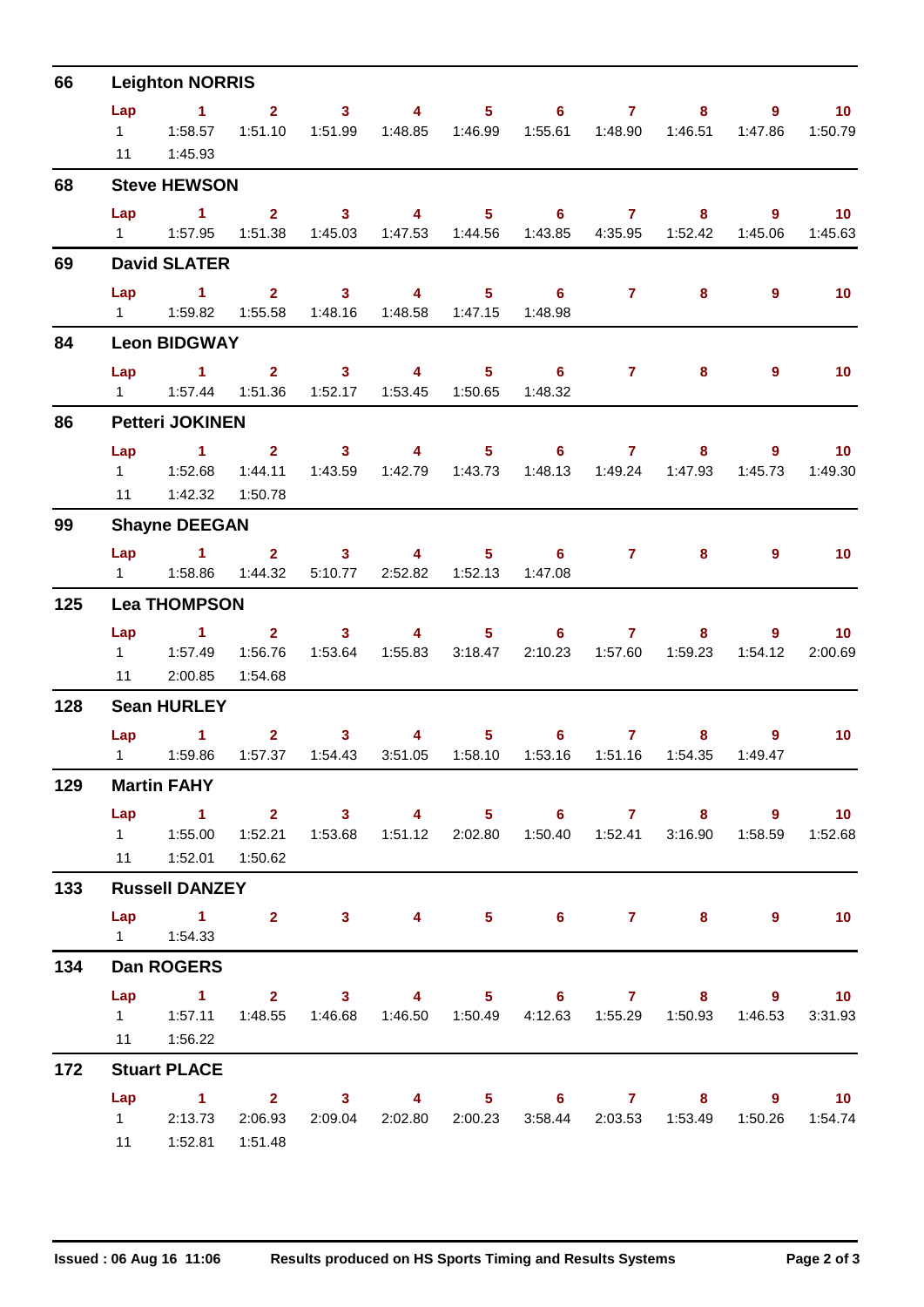| 184 | <b>Chris THOMAS</b> |                    |              |         |         |         |         |         |         |         |         |  |  |
|-----|---------------------|--------------------|--------------|---------|---------|---------|---------|---------|---------|---------|---------|--|--|
|     | Lap                 |                    | 2            | 3       | 4       | 5       | 6       |         | 8       | 9       | 10      |  |  |
|     |                     | 2:00.19            | 1:53.58      | 1:52.43 | 1:55.83 | 1:52.45 | 1:49.64 | 4:19.17 | 1:56.33 | 1:49.39 | 1:51.36 |  |  |
|     | 11                  | 1:49.60            | 2:03.57      |         |         |         |         |         |         |         |         |  |  |
| 944 |                     |                    |              |         |         |         |         |         |         |         |         |  |  |
|     |                     | <b>Brett EVANS</b> |              |         |         |         |         |         |         |         |         |  |  |
|     | Lap                 |                    | $\mathbf{2}$ | 3       | 4       | 5       | 6       |         | 8       | 9       | 10      |  |  |
|     |                     | 2:07.38            | 1:53.21      | 1:51.90 | 1:49.28 | 2:43.36 | 1:51.15 | 1:46.27 | 1:45.58 | 1:43.62 | 1:45.46 |  |  |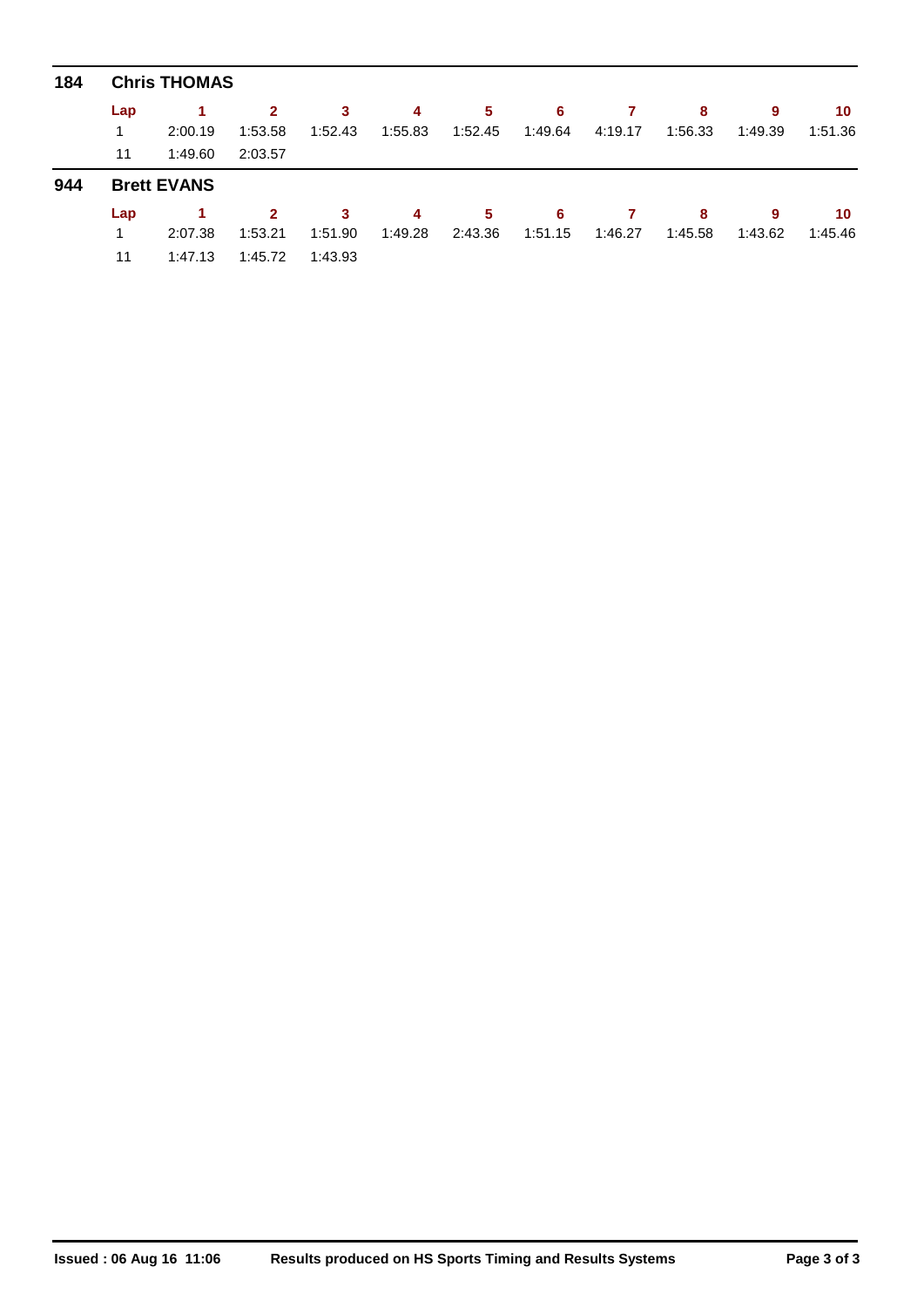# **RACE GRI**

## **Cartek Roadsports Series**

**Race 5**

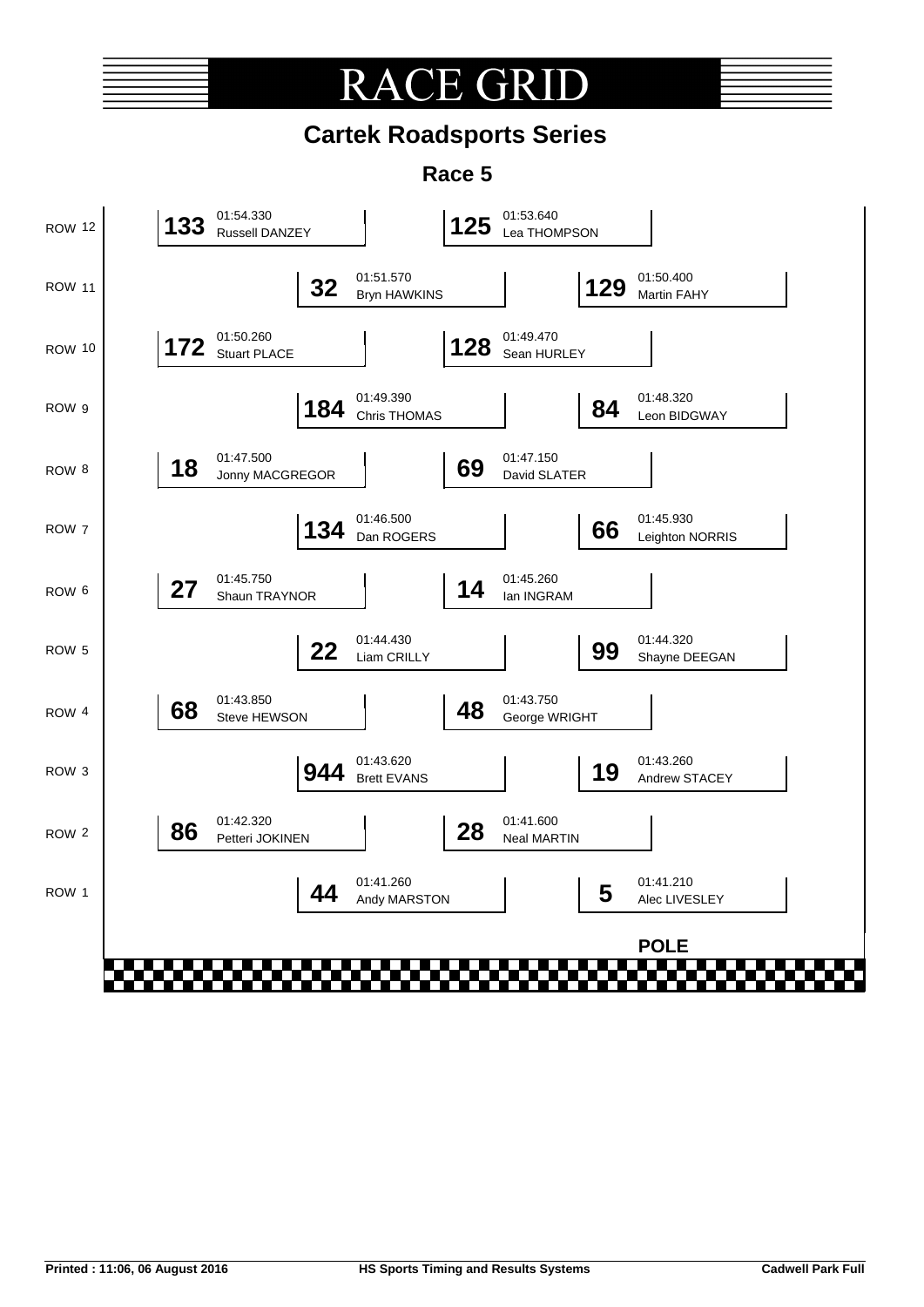

**Provisional Results - Race 5**

| <b>PI</b> | No                  | <b>CI</b> | <b>Name</b>                                  | Car                     | Laps     | <b>Time</b> | Behind MPH     | Best Lap on MPH |                         |           |
|-----------|---------------------|-----------|----------------------------------------------|-------------------------|----------|-------------|----------------|-----------------|-------------------------|-----------|
| 1         | 5                   | A         | <b>Alec LIVESLEY</b>                         | <b>Jensen Healey</b>    | 21       | 37:06.33    |                | 74.03 1:40.80   | 4                       | 77.86     |
| 2         | 44                  | A         | <b>Andy MARSTON/Brett EVANS</b>              | <b>BMW E46 M3</b>       | 21       | 37:51.03    | 44.70          | 72.57 1:42.25   | 15                      | 76.75     |
| 3         | 86                  | C         | <b>Petteri JOKINEN</b>                       | <b>Mini Cooper S</b>    | 21       | 37:53.64    | 47.31          | 72.49 1:42.93   | 17                      | 76.25     |
| 4         | 48                  | C         | <b>George WRIGHT</b>                         | Porsche 944             | 21       | 38:08.52    | 1:02.19        | 72.02 1:42.98   | 21                      | 76.21     |
| 5         | 19                  | C         | <b>Andrew STACEY</b>                         | <b>Mini Cooper S</b>    | 21       | 38:20.25    | 1:13.92        | 71.65 1:44.14   | 12                      | 75.36     |
| 6         | 68                  | в         | <b>Steve HEWSON</b>                          | Peugeot 106 GTi         | 21       | 38:48.84    | 1:42.51        | 70.77 1:44.65   | 14                      | 74.99     |
| 7         | 22                  | C         | <b>Liam CRILLY</b>                           | Mazda RX8               | 21       | 38:49.55    | 1:43.22        | 70.75 1:45.13   | 8                       | 74.65     |
| 8         | 27                  | D         | <b>Shaun TRAYNOR</b>                         | <b>Toyota MR2 Mk2</b>   | 20       | 37:18.14    | 1 Lap          | 70.13 1:46.04   | 19                      | 74.01     |
| 9         | 14                  | в         | Ian INGRAM/Antony WILSON                     | Ginetta G20             | 20       | 37:18.47    | 1 Lap          | 70.12 1:45.46   | 12                      | 74.42     |
| 10        | 69                  | C         | <b>David SLATER/Aaron HARDING</b>            | <b>Renault Clio 172</b> | 20       | 37:22.66    | 1 Lap          | 69.99 1:45.91   | 15                      | 74.10     |
| 11        | 184                 | D         | <b>Chris THOMAS</b>                          | Toyota MR2 Mk2          | 20       | 37:33.46    | 1 Lap          | 69.65 1:46.87   | 16                      | 73.44     |
| 12        | 18                  | C         | Jonny MACGREGOR/Joshua<br><b>TOMLINSON</b>   | <b>Mini Cooper JCW</b>  | 20       | 37:36.79    | 1 Lap          | 69.55 1:45.98   | 6                       | 74.05     |
| 13        | 133                 | С         | <b>Russell DANZEY/Jack WOOD</b>              | <b>Renault Clio 172</b> | 20       | 37:47.95    | 1 Lap          | 69.21 1:45.68   | 7                       | 74.26     |
| 14        | 134                 | C         | Dan ROGERS/Rhys JENKINS                      | Mazda MX5               | 20       | 38:06.23    | 1 Lap          | 68.65 1:44.23   | 9                       | 75.30     |
| 15        | 129                 | D         | <b>Martin FAHY</b>                           | <b>Toyota MR2 Mk2</b>   | 20       | 38:18.06    | 1 Lap          | 68.30 1:48.60   | 5                       | 72.27     |
| 16        | 67                  | D         | <b>Simon ORANGE</b>                          | Mazda MX5               | 20       | 38:46.53    | 1 Lap          | 67.47 1:50.57   | 6                       | 70.98     |
| 17        | 32                  | D         | <b>Bryn HAWKINS</b>                          | <b>Toyota Celica</b>    | 20       | 38:57.56    | 1 Lap          | 67.15 1:50.82   | $\overline{\mathbf{c}}$ | 70.82     |
| 18        | 172                 | C         | <b>Stuart PLACE/Stewart PLACE</b>            | <b>Renault Clio 182</b> | 19       | 38:29.32    | 2 Laps         | 64.57 1:50.77   | 12 <sub>2</sub>         | 70.85     |
|           | Not-Classified      |           |                                              |                         |          |             |                |                 |                         |           |
|           | 28                  | в         | <b>Neal MARTIN</b>                           | <b>Honda Civic</b>      | 16       | 29:09.98    | <b>DNF</b>     | 71.75 1:42.42   | 12                      | 76.63     |
|           | 66                  | в         | <b>Leighton NORRIS</b>                       | <b>Toyota Super GT</b>  | 13       | 25:07.54    | <b>DNF</b>     | 67.68 1:46.85   | 3                       | 73.45     |
|           | 84                  | в         | Leon BIDGWAY/Andy<br><b>CHAPMAN</b>          | Toyota MR2 MK2          | $\bf{0}$ |             | <b>Starter</b> |                 |                         |           |
|           | <b>Non-Starters</b> |           |                                              |                         |          |             |                |                 |                         |           |
|           | 125                 | D         | Lea THOMPSON/Jorge<br><b>CALADO</b>          | Ford Focus ST170        |          |             |                |                 |                         |           |
|           | 128                 | C         | <b>Sean HURLEY</b>                           | <b>Toyota MR2 GT</b>    |          |             |                |                 |                         |           |
|           | 944                 | в         | <b>Brett EVANS</b>                           | Porsche 944S2           |          |             |                |                 |                         |           |
|           | 99                  | в         | <b>Shayne DEEGAN/Alistair</b><br><b>CAMP</b> | <b>Ford Fiesta ST</b>   |          |             |                |                 |                         |           |
|           | <b>Fastest Lap</b>  |           |                                              |                         |          |             |                |                 |                         |           |
|           | 5                   | A         | <b>Alec LIVESLEY</b>                         | Jensen Healey           |          |             |                | 1:40.80         | 4                       | 77.86 Rec |
|           | 28                  | в         | <b>Neal MARTIN</b>                           | <b>Honda Civic</b>      |          |             |                | 1:42.42         | 12                      | 76.63 Rec |
|           | 86                  | C         | <b>Petteri JOKINEN</b>                       | <b>Mini Cooper S</b>    |          |             |                | 1:42.93         | 17                      | 76.25 Rec |
|           | 27                  | D         | <b>Shaun TRAYNOR</b>                         | Toyota MR2 Mk2          |          |             |                | 1:46.04         | 19                      | 74.01 Rec |

**Weather / Track:** Bright / Dry

**Start Time : 15:33 Cadwell Park Full 06 Aug 16 16:13**

| <b>Clerk of Course</b> | Time Issued | Chief<br>'Timekeeper:<br><b>Terry Stevens</b> |
|------------------------|-------------|-----------------------------------------------|
|                        |             |                                               |

**THESE RESULTS REMAIN PROVISIONAL FOR A MINIMUM OF 30 MINUTES FROM THE TIME OF ISSUE AND UNTIL ALL JUDICIAL AND TECHNICAL MATTERS HAVE BEEN SETTLED.**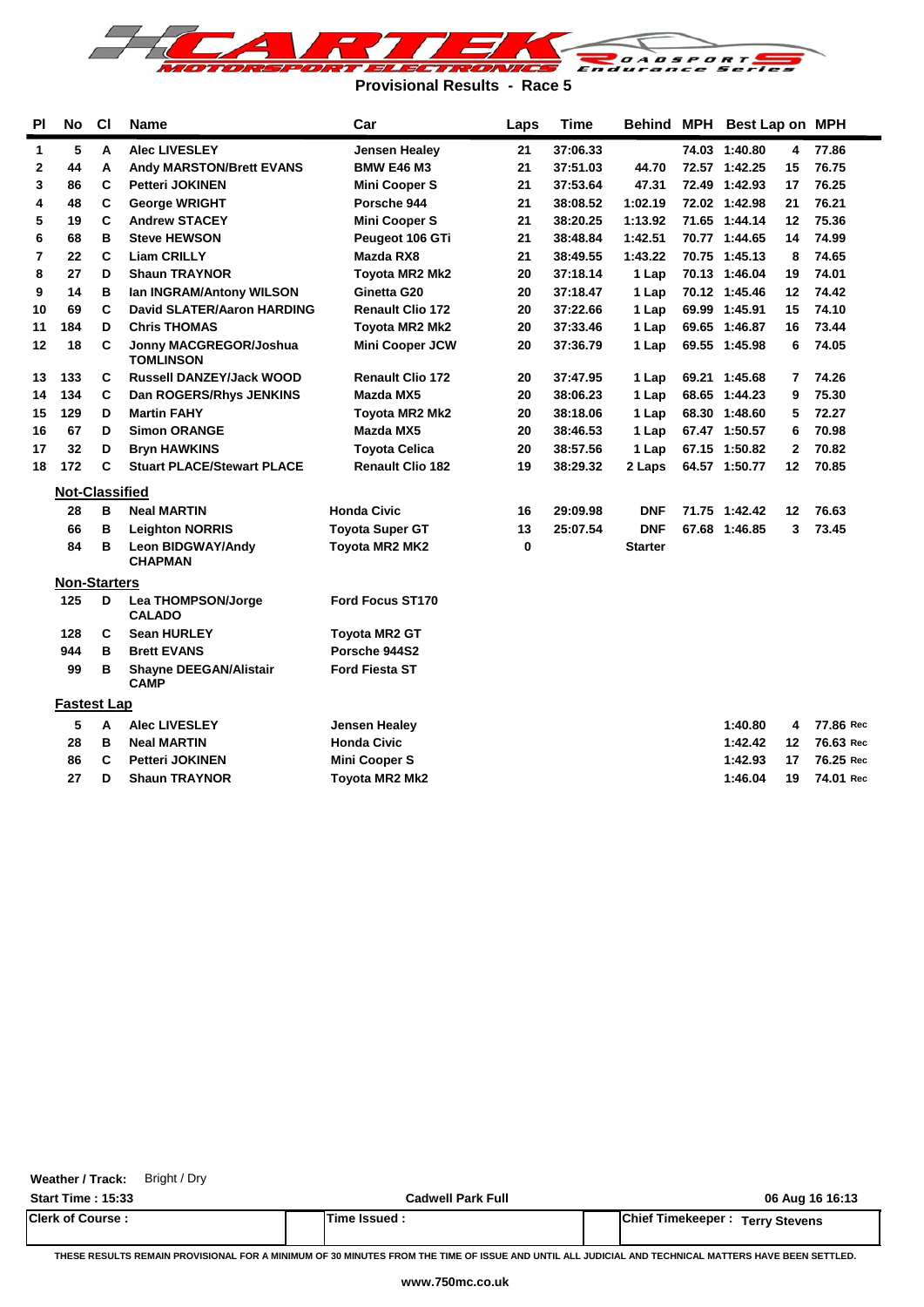# Lap Chart Cartek Roadsports Series - Race 5

|      | Lap 1       |    | Lap2        |    | Lap <sub>3</sub> |     | Lap 4       |    | Lap 5       |    | Lap6         |    | Lap 7        |    | Lap 8           |    | Lap <sub>9</sub> |    | Lap <sub>10</sub> |
|------|-------------|----|-------------|----|------------------|-----|-------------|----|-------------|----|--------------|----|--------------|----|-----------------|----|------------------|----|-------------------|
| No l | Time        | No | Time        | No | Time             | No  | Time        | No | Time        | No | Time         | No | Time         | No | Time            | No | <b>Time</b>      | No | Time              |
|      | 5 1:49.81   |    | 5 3:31.21   |    | 5 5:12.34        | 5.  | 6:53.14     | 5  | 8:33.99     |    | 5 10:16.68   |    | 5 11:58.34   |    | 5 13:40.73      |    | 5 15:21.99       |    | 5 17:02.93        |
|      | 44 1:50.88  |    | 44 3:34.78  |    | 44 5:18.98       | 44  | 7:03.87     | 44 | 8:48.74     |    | 44 10:32.88  |    | 44 12:16.74  |    | 172 13:48.26 *1 |    | 172 15:42.72 *1  |    | 48 17:15.18 *1    |
|      | 28 1:51.75  |    | 28 3:35.27  | 28 | 5:19.58          | 28  | 7:04.45     |    | 28 8:49.33  |    | 28 10:33.32  |    | 28 12:17.26  |    | 44 14:00.52     |    | 44 15:45.50      |    | 44 17:28.81       |
|      | 19 1:53.17  |    | 19 3:37.69  | 19 | 5:21.90          | 86  | 7:05.89     |    | 86 8:50.37  |    | 86 10:34.58  |    | 86 12:18.68  |    | 28 14:01.03     |    | 86 15:47.48      |    | 66 17:46.32 *1    |
|      | 86 1:54.00  |    | 86 3:38.68  |    | 86 5:22.54       | 19  | 7:06.89     |    | 19 8:51.39  |    | 19 10:36.25  |    | 19 12:20.61  |    | 86 14:02.32     |    | 19 15:50.99      |    | 14 17:49.17 *1    |
|      | 48 1:56.07  |    | 48 3:42.09  | 48 | 5:27.33          | 48  | 7:12.40     |    | 48 8:57.42  |    | 48 10:41.39  |    | 48 12:25.84  |    | 19 14:05.67     |    | 14 15:54.84 *1   |    | 133 17:51.19 *1   |
|      | 68 1:56.66  |    | 68 3:42.72  | 68 | 5:28.19          | 68  | 7:13.67     |    | 68 8:59.93  |    | 68 10:45.52  |    | 68 12:30.95  |    | 48 14:11.55     |    | 68 16:00.74      |    | 22 17:54.00       |
|      | 69 1:57.14  |    | 69 3:44.34  | 69 | 5:31.11          | 22  | 7:17.90     |    | 22 9:03.11  |    | 22 10:48.30  |    | 22 12:33.56  |    | 68 14:15.72     |    | 129 16:08.03 *1  |    | 69 18:01.21       |
|      | 14 1:58.75  |    | 22 3:45.01  |    | 22 5:31.70       | 69  | 7:20.83     |    | 69 9:09.05  |    | 69 10:55.63  |    | 69 12:42.45  |    | 22 14:18.69     |    | 22 16:08.21      |    | 129 18:03.74 *1   |
|      | 22 1:59.18  |    | 66 3:47.62  |    | 66 5:34.47       | 66  | 7:21.82     |    | 14 9:10.45  |    | 18 10:57.41  |    | 18 12:43.48  |    | 69 14:28.61     |    | 69 16:14.65      |    | 18 18:03.74       |
|      | 66 1:59.66  |    | 14 3:48.98  |    | 14 5:36.60       | 14  | 7:24.01     |    | 18 9:11.43  |    | 14 10:58.58  |    | 14 12:45.25  |    | 18 14:29.55     |    | 18 16:16.14      |    | 134 18:04.18      |
|      | 27 2:00.69  |    | 18 3:50.45  |    | 18 5:37.32       | 18  | 7:24.76     |    | 134 9:11.88 |    | 134 10:59.48 |    | 134 12:45.91 |    | 134 14:32.37    |    | 134 16:16.60     |    | 27 18:10.38       |
|      | 18 2:00.92  |    | 134 3:50.82 |    | 134 5:37.68      | 134 | 7:25.03     |    | 133 9:14.61 |    | 133 11:00.47 |    | 133 12:46.15 |    | 133 14:32.86    |    | 27 16:23.87      |    | 184 18:19.52      |
|      | 134 2:04.03 |    | 27 3:51.41  |    | 27 5:40.09       | 133 | 7:26.62     |    | 66 9:15.82  |    | 27 11:02.84  |    | 27 12:49.39  |    | 27 14:36.45     |    | 32 16:28.24 *1   |    | 32 18:24.67 *1    |
|      | 184 2:04.51 |    | 184 3:53.08 |    | 133 5:40.18      |     | 27 7:27.75  |    | 27 9:16.40  |    | 66 11:06.88  |    | 66 12:55.16  |    | 66 14:42.64     |    | 184 16:31.86     |    | 86 18:43.29       |
|      | 129 2:05.55 |    | 133 3:53.20 |    | 184 5:42.11      | 184 | 7:29.90     |    | 184 9:18.16 |    | 184 11:07.71 |    | 184 12:56.25 |    | 184 14:44.08    |    | 67 17:01.23      |    |                   |
|      | 133 2:05.88 |    | 129 3:56.22 |    | 129 5:45.75      | 129 | 7:36.04     |    | 129 9:24.64 |    | 129 11:14.41 |    | 129 13:03.45 |    | 67 15:09.79     |    | 28 17:02.58      |    |                   |
|      | 32 2:06.70  |    | 32 3:57.52  |    | 32 5:48.42       | 32  | 7:39.80     |    | 32 9.30.68  |    | 32 11:21.81  |    | 32 13:14.07  |    |                 |    |                  |    |                   |
|      | 67 2:09.50  |    | 67 4:01.01  |    | 67 5:52.22       | 67  | 7:46.39     |    | 67 9:37.51  |    | 67 11:28.08  |    | 67 13:18.66  |    |                 |    |                  |    |                   |
|      | 172 2:11.10 |    | 172 4:07.60 |    | 172 6:04.93      |     | 172 7:59.87 |    | 172 9:55.73 |    | 172 11:52.07 |    |              |    |                 |    |                  |    |                   |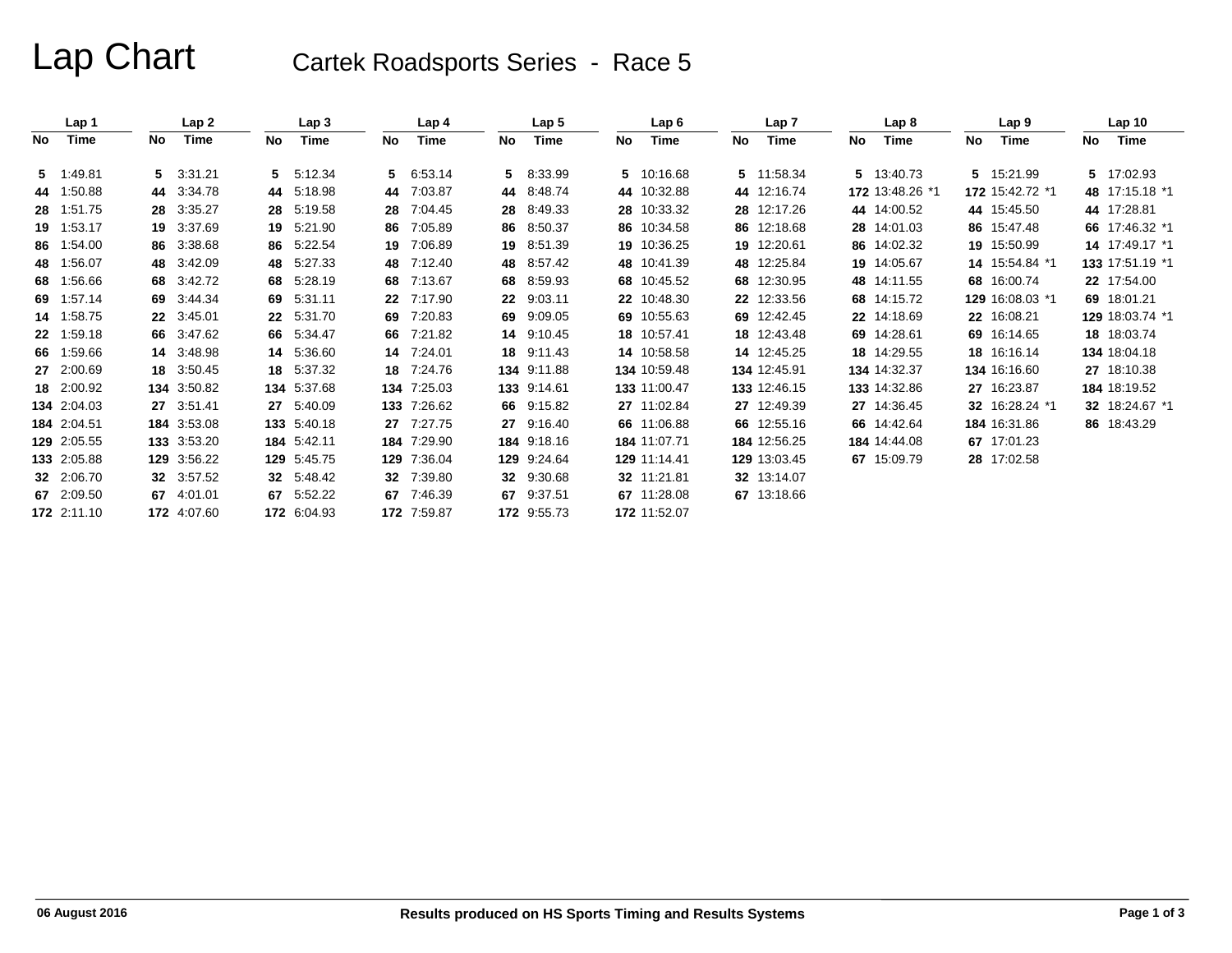# Lap Chart Cartek Roadsports Series - Race 5

| Lap 11          |    | Lap 12          |    | Lap <sub>13</sub> |    | Lap 14          |    | Lap <sub>15</sub> | Lap 16          |    | Lap 17          |    | Lap 18          |    | Lap 19          |    | Lap 20          |
|-----------------|----|-----------------|----|-------------------|----|-----------------|----|-------------------|-----------------|----|-----------------|----|-----------------|----|-----------------|----|-----------------|
| Time<br>No      | No | Time            | No | Time              | No | Time            | No | Time              | No Time         | No | Time            | No | Time            | No | Time            | No | <b>Time</b>     |
| 5 18:45.22      |    | 5 21:44.06      |    | 5 23:29.22        |    | 5 25:12.08      |    | 5 26:54.49        | 5 28:36.25      |    | 5 30:18.93      |    | 5 32:00.56      |    | 5 33:43.18      |    | 5 35:24.80      |
| 28 18:48.37 *1  |    | 129 21:44.60 *1 |    | 129 23:35.23 *1   |    | 133 25:12.35 *1 |    | 133 27:00.55 *1   | 184 28:36.54 *1 |    | 18 30:21.79 *1  |    | 69 32:02.39 *1  |    | 27 33:43.86 *1  |    | 27 35:29.90 *1  |
| 19 19:01.14 *1  |    | 67 22:02.72 *1  |    | 172 23:35.87 *2   |    | 129 25:24.38 *1 |    | 129 27:13.43 *1   | 133 28:48.24 *1 |    | 184 30:23.41 *1 |    | 18 32:11.20 *1  |    | 14 33:46.12 *1  |    | 14 35:32.01 *1  |
| 48 19:05.35 *1  |    | 32 22:06.75 *1  |    | 67 23:53.96 *1    |    | 172 25:26.64 *2 |    | 172 27:18.52 *2   | 129 29:02.05 *1 |    | 133 30:36.39 *1 |    | 184 32:11.59 *1 |    | 69 33:48.58 *1  |    | 69 35:35.66 *1  |
| 44 19:11.54     |    | 44 22:13.51     |    | 134 23:54.74 *1   |    | 28 25:40.30     |    | 28 27:23.74       | 28 29:09.98     |    | 129 30:50.91 *1 |    | 133 32:24.53 *1 |    | 184 33:59.01 *1 |    | 184 35:46.25 *1 |
| 68 19:19.73 *1  |    | 28 22:14.03     |    | 28 23:56.87       |    | 86 25:44.07     |    | 86 27:27.47       | 172 29:11.82 *2 |    | 86 30:54.84     |    | 44 32:39.88     |    | 18 34:00.60 *1  |    | 18 35:48.19 *1  |
| 14 19:36.48 *1  |    | 86 22:15.33     |    | 86 23:58.91       |    | 67 25:45.88 *1  |    | 44 27:28.39       | 86 29:11.91     |    | 44 30:55.62     |    | 129 32:40.30 *1 |    | 133 34:12.42 *1 |    | 133 36:00.09 *1 |
| 66 19:39.49 *1  |    | 48 22:33.80     |    | 32 24:00.06 *1    |    | 44 25:46.14     |    | 134 27:34.28 *1   | 44 29:12.27     |    | 172 31:03.63 *2 |    | 86 32:40.93     |    | 44 34:24.28     |    | 44 36:06.90     |
| 22 19:40.18     |    | 19 22:34.87     |    | 44 24:01.03       |    | 134 25:48.48 *1 |    | 67 27:37.20 *1    | 134 29:19.45 *1 |    | 134 31:05.93 *1 |    | 134 32:51.58 *1 |    | 86 34:25.91     |    | 86 36:10.00     |
| 172 19:41.57 *2 |    | 22 22:50.44     |    | 48 24:18.28       |    | 32 25:51.99 *1  |    | 32 27:44.53 *1    | 67 29:29.78 *1  |    | 48 31:14.37     |    | 172 32:54.80 *2 |    | 129 34:29.59 *1 |    | 134 36:21.59 *1 |
| 133 19:48.61 *1 |    | 68 22:54.50     |    | 19 24:19.75       |    | 48 26:03.07     |    | 48 27:46.72       | 48 29:30.75     |    | 19 31:20.74     |    | 48 32:57.75     |    | 134 34:36.70 *1 |    | 48 36:25.54     |
| 69 19:48.66     |    | 27 23:03.06     |    | 68 24:39.53       |    | 19 26:04.74     |    | 19 27:49.78       | 19 29:35.73     |    | 67 31:20.87 *1  |    | 19 33:05.51     |    | 48 34:41.59     |    | 129 36:28.37 *1 |
| 134 19:51.25    |    | 18 23:03.09     |    | 22 24:40.82       |    | 68 26:24.18     |    | 68 28:09.38       | 32 29:36.85 *1  |    | 32 31:28.08 *1  |    | 67 33:13.05 *1  |    | 172 34:46.62 *2 |    | 19 36:35.16     |
| 129 19:55.05 *1 |    | 69 23:03.15     |    | 27 24:49.78       |    | 22 26:26.24     |    | 22 28:11.68       | 68 29:54.32     |    | 68 31:40.59     |    | 32 33:19.71 *1  |    | 19 34:50.60     |    | 172 36:37.79 *2 |
| 67 20:05.14 *1  |    | 14 23:08.13     |    | 18 24:53.53       |    | 27 26:36.06     |    | 27 28:22.93       | 22 29:57.40     |    | 22 31:43.54     |    | 68 33:26.97     |    | 67 35:03.77 *1  |    | 67 36:55.13 *1  |
| 32 20:15.62 *1  |    | 184 23:12.41    |    | 69 24:53.68       |    | 69 26:40.15     |    | 69 28:26.06       | 27 30:09.59     |    | 27 31:56.13     |    | 22 33:30.21     |    | 32 35:11.58 *1  |    | 68 37:00.27     |
| 86 20:30.81     |    | 66 23:19.02     |    | 14 24:54.07       |    | 14 26:40.69     |    | 14 28:26.64       | 69 30:13.30     |    | 14 31:59.59     |    |                 |    | 68 35:13.71     |    | 22 37:02.71     |
| 28 20:31.61     |    | 133 23:24.53    |    | 184 25:00.88      |    | 18 26:42.56     |    | 18 28:31.47       | 14 30:13.51     |    |                 |    |                 |    | 22 35:16.22     |    | 32 37:03.51 *1  |
| 48 20:49.87     |    |                 |    | 66 25:07.54       |    | 184 26:48.74    |    |                   |                 |    |                 |    |                 |    |                 |    |                 |
| 19 20:50.73     |    |                 |    |                   |    |                 |    |                   |                 |    |                 |    |                 |    |                 |    |                 |
| 18 21:07.67     |    |                 |    |                   |    |                 |    |                   |                 |    |                 |    |                 |    |                 |    |                 |
| 68 21:09.07     |    |                 |    |                   |    |                 |    |                   |                 |    |                 |    |                 |    |                 |    |                 |
| 27 21:10.49     |    |                 |    |                   |    |                 |    |                   |                 |    |                 |    |                 |    |                 |    |                 |
| 184 21:20.44    |    |                 |    |                   |    |                 |    |                   |                 |    |                 |    |                 |    |                 |    |                 |
| 14 21:22.67     |    |                 |    |                   |    |                 |    |                   |                 |    |                 |    |                 |    |                 |    |                 |
| 66 21:29.43     |    |                 |    |                   |    |                 |    |                   |                 |    |                 |    |                 |    |                 |    |                 |
| 133 21:36.96    |    |                 |    |                   |    |                 |    |                   |                 |    |                 |    |                 |    |                 |    |                 |
| 172 21:42.08 *1 |    |                 |    |                   |    |                 |    |                   |                 |    |                 |    |                 |    |                 |    |                 |
|                 |    |                 |    |                   |    |                 |    |                   |                 |    |                 |    |                 |    |                 |    |                 |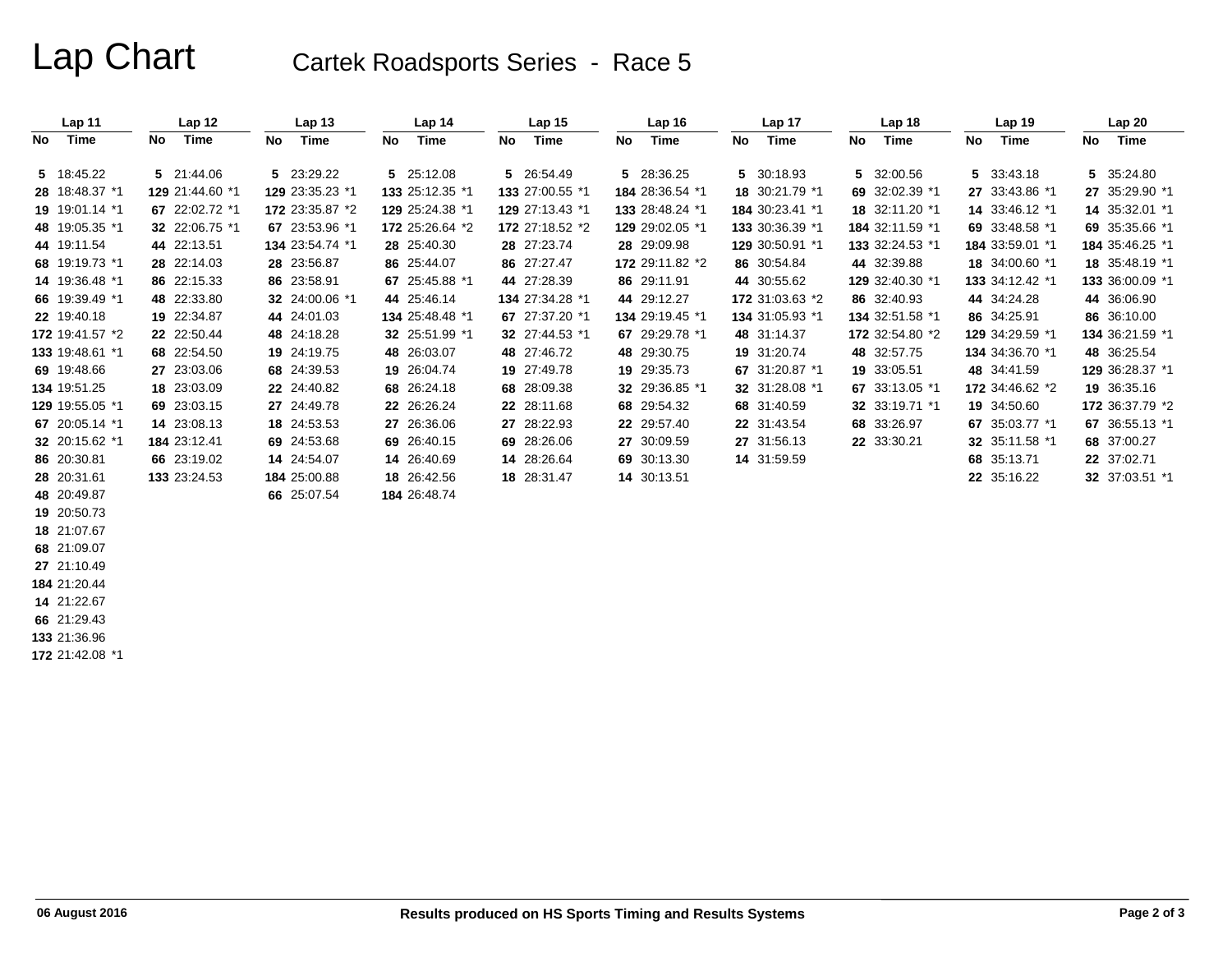# Lap Chart Cartek Roadsports Series - Race 5

|    | Lap21           |    | Lap22 |    | Lap23       |    | Lap24 |    | Lap25       |    | Lap26       |    | Lap 27 |    | Lap28 |    | Lap 29      |    | Lap30       |
|----|-----------------|----|-------|----|-------------|----|-------|----|-------------|----|-------------|----|--------|----|-------|----|-------------|----|-------------|
| No | Time            | No | Time  | No | <b>Time</b> | No | Time  | No | <b>Time</b> | No | <b>Time</b> | No | Time   | No | Time  | No | <b>Time</b> | No | <b>Time</b> |
|    | 5 37:06.33      |    |       |    |             |    |       |    |             |    |             |    |        |    |       |    |             |    |             |
|    | 27 37:18.14 *1  |    |       |    |             |    |       |    |             |    |             |    |        |    |       |    |             |    |             |
|    | 14 37:18.47 *1  |    |       |    |             |    |       |    |             |    |             |    |        |    |       |    |             |    |             |
|    | 69 37:22.66 *1  |    |       |    |             |    |       |    |             |    |             |    |        |    |       |    |             |    |             |
|    | 184 37:33.46 *1 |    |       |    |             |    |       |    |             |    |             |    |        |    |       |    |             |    |             |
|    | 18 37:36.79 *1  |    |       |    |             |    |       |    |             |    |             |    |        |    |       |    |             |    |             |
|    | 133 37:47.95 *1 |    |       |    |             |    |       |    |             |    |             |    |        |    |       |    |             |    |             |
|    | 44 37:51.03     |    |       |    |             |    |       |    |             |    |             |    |        |    |       |    |             |    |             |
|    | 86 37:53.64     |    |       |    |             |    |       |    |             |    |             |    |        |    |       |    |             |    |             |
|    | 134 38:06.23 *1 |    |       |    |             |    |       |    |             |    |             |    |        |    |       |    |             |    |             |
|    | 48 38:08.52     |    |       |    |             |    |       |    |             |    |             |    |        |    |       |    |             |    |             |
|    | 129 38:18.06 *1 |    |       |    |             |    |       |    |             |    |             |    |        |    |       |    |             |    |             |
|    | 19 38:20.25     |    |       |    |             |    |       |    |             |    |             |    |        |    |       |    |             |    |             |
|    | 172 38:29.32 *2 |    |       |    |             |    |       |    |             |    |             |    |        |    |       |    |             |    |             |
|    | 67 38:46.53 *1  |    |       |    |             |    |       |    |             |    |             |    |        |    |       |    |             |    |             |
|    | 68 38:48.84     |    |       |    |             |    |       |    |             |    |             |    |        |    |       |    |             |    |             |
|    | 22 38:49.55     |    |       |    |             |    |       |    |             |    |             |    |        |    |       |    |             |    |             |
|    | 32 38:57.56 *1  |    |       |    |             |    |       |    |             |    |             |    |        |    |       |    |             |    |             |
|    |                 |    |       |    |             |    |       |    |             |    |             |    |        |    |       |    |             |    |             |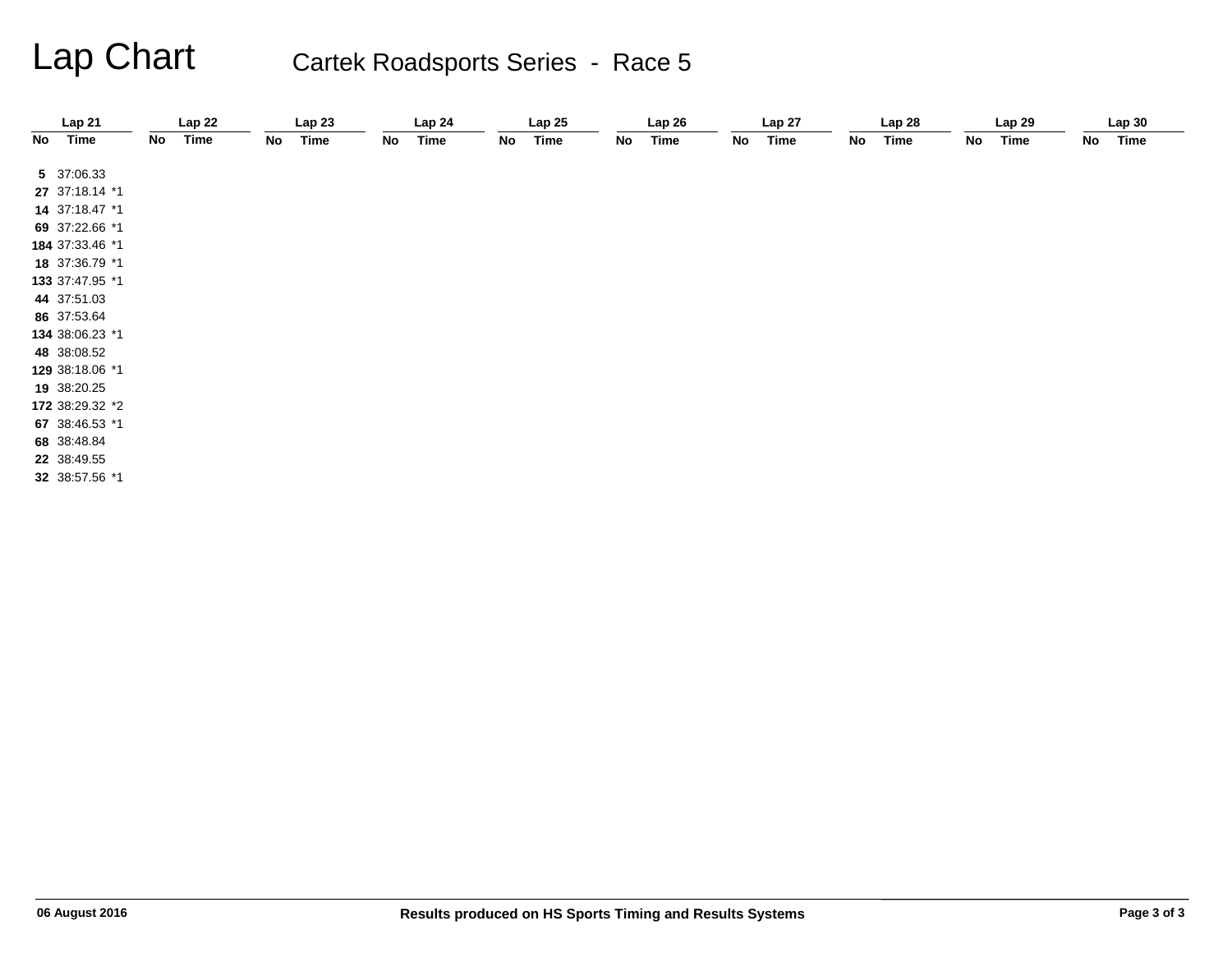## **Cartek Roadsports Series**

### **LAP TIMES - Race 5**

| 5  |           | <b>Alec LIVESLEY</b>             |                         |                         |                         |                            |                            |                |                         |                            |                          |
|----|-----------|----------------------------------|-------------------------|-------------------------|-------------------------|----------------------------|----------------------------|----------------|-------------------------|----------------------------|--------------------------|
|    | Lap       | $\sim$ 1                         | 2 <sup>1</sup>          | $\overline{\mathbf{3}}$ | $\overline{4}$          | $5 -$                      | $\overline{\phantom{a}}$ 6 | $\overline{7}$ | 8                       | $\overline{9}$             | $\overline{10}$          |
|    | 1         | 1:47.28                          | 1:41.40                 | 1:41.13                 | 1:40.80                 | 1:40.85                    | 1:42.69                    | 1:41.66        | 1:42.39                 | 1:41.26                    | 1:40.94                  |
|    | 11        | 1:42.29                          | 2:58.84                 | 1:45.16                 | 1:42.86                 | 1:42.41                    | 1:41.76                    | 1:42.68        | 1:41.63                 | 1:42.62                    | 1:41.62                  |
|    | 21        | 1:41.53                          |                         |                         |                         |                            |                            |                |                         |                            |                          |
| 14 |           | lan INGRAM                       |                         |                         |                         |                            |                            |                |                         |                            |                          |
|    | Lap       | $\sim$ 1                         | $2^{\circ}$             | $\overline{\mathbf{3}}$ | $\overline{4}$          | 5 <sub>1</sub>             | $\overline{\phantom{0}}$ 6 | $\overline{7}$ | 8                       | - 9                        | $\blacksquare$ 10        |
|    | $1 \quad$ | 1:53.98                          | 1:50.23                 | 1:47.62                 | 1:47.41                 | 1:46.44                    | 1:48.13                    | 1:46.67        | 3:09.59                 | 1:54.33                    | 1:47.31                  |
|    | 11        | 1:46.19                          | 1:45.46                 | 1:45.94                 | 1:46.62                 | 1:45.95                    | 1:46.87                    | 1:46.08        | 1:46.53                 | 1:45.89                    | 1:46.46                  |
| 18 |           | <b>Jonny MACGREGOR</b>           |                         |                         |                         |                            |                            |                |                         |                            |                          |
|    | Lap       | $\sim$ 1.000 $\sim$ 1.000 $\sim$ | $\overline{2}$          | $\overline{\mathbf{3}}$ | $\overline{\mathbf{4}}$ | 5 <sub>1</sub>             | $\overline{\phantom{0}}$ 6 | $\overline{7}$ | 8                       | $\overline{9}$             | $\overline{\mathbf{10}}$ |
|    | $1 \quad$ | 1:54.73                          | 1:49.53                 | 1:46.87                 | 1:47.44                 | 1:46.67                    | 1:45.98                    | 1:46.07        | 1:46.07                 | 1:46.59                    | 1:47.60                  |
|    | 11        | 3:03.93                          | 1:55.42                 | 1:50.44                 | 1:49.03                 | 1:48.91                    | 1:50.32                    | 1:49.41        | 1:49.40                 | 1:47.59                    | 1:48.60                  |
| 19 |           | <b>Andrew STACEY</b>             |                         |                         |                         |                            |                            |                |                         |                            |                          |
|    | Lap       | $\sim$ 1 $\sim$ 2                |                         | $\overline{\mathbf{3}}$ | $\overline{\mathbf{4}}$ | 5 <sub>1</sub>             | $\overline{\phantom{0}}$ 6 | $\overline{7}$ | 8                       | - 9                        | $\overline{10}$          |
|    | $1 \quad$ | 1:49.50                          | 1:44.52                 | 1:44.21                 | 1:44.99                 | 1:44.50                    | 1:44.86                    | 1:44.36        | 1:45.06                 | 1:45.32                    | 3:10.15                  |
|    | 11        | 1:49.59                          | 1:44.14                 | 1:44.88                 | 1:44.99                 | 1:45.04                    | 1:45.95                    | 1:45.01        | 1:44.77                 | 1:45.09                    | 1:44.56                  |
|    | 21        | 1:45.09                          |                         |                         |                         |                            |                            |                |                         |                            |                          |
| 22 |           | <b>Liam CRILLY</b>               |                         |                         |                         |                            |                            |                |                         |                            |                          |
|    | Lap       | $\sim$ 1                         | 2 <sup>7</sup>          | $\sim$ 3                | $\overline{4}$          | 5 <sup>5</sup>             | 6                          | $\mathbf{7}$   | 8                       | $\overline{9}$             | $\overline{10}$          |
|    | $1 \quad$ | 1:54.35                          | 1:45.83                 | 1:46.69                 | 1:46.20                 | 1:45.21                    | 1:45.19                    | 1:45.26        | 1:45.13                 | 1:49.52                    | 1:45.79                  |
|    | 11        | 1:46.18                          | 3:10.26                 | 1:50.38                 | 1:45.42                 | 1:45.44                    | 1:45.72                    | 1:46.14        | 1:46.67                 | 1:46.01                    | 1:46.49                  |
|    | 21        | 1:46.84                          |                         |                         |                         |                            |                            |                |                         |                            |                          |
| 27 |           | <b>Shaun TRAYNOR</b>             |                         |                         |                         |                            |                            |                |                         |                            |                          |
|    | Lap       | $\sim$ 1                         | $\overline{2}$          | 3 <sup>1</sup>          | $\overline{4}$          | 5 <sub>1</sub>             | 6                          | 7              | 8                       | $\overline{9}$             | 10                       |
|    | $1 -$     | 1:55.53                          | 1:50.72                 | 1:48.68                 | 1:47.66                 | 1:48.65                    | 1:46.44                    | 1:46.55        | 1:47.06                 | 1:47.42                    | 1:46.51                  |
|    | 11        | 3:00.11                          | 1:52.57                 | 1:46.72                 | 1:46.28                 | 1:46.87                    | 1:46.66                    | 1:46.54        | 1:47.73                 | 1:46.04                    | 1:48.24                  |
| 28 |           | <b>Neal MARTIN</b>               |                         |                         |                         |                            |                            |                |                         |                            |                          |
|    | Lap       | $\sim$ 1                         | $\overline{\mathbf{2}}$ | $\overline{\mathbf{3}}$ | $\overline{4}$          | $\overline{\phantom{0}}$ 5 | $\overline{\phantom{a}}$ 6 | $\overline{7}$ | 8 <sub>1</sub>          | $\overline{\mathbf{9}}$    | 10                       |
|    | $1 \quad$ | 1:48.56                          |                         | 1:43.52  1:44.31        | 1:44.87                 | 1:44.88                    | 1:43.99                    | 1:43.94        | 1:43.77                 | 3:01.55                    | 1:45.79                  |
|    | 11        |                                  | 1:43.24  1:42.42        | 1:42.84                 | 1:43.43                 | 1:43.44                    | 1:46.24                    |                |                         |                            |                          |
| 32 |           | <b>Bryn HAWKINS</b>              |                         |                         |                         |                            |                            |                |                         |                            |                          |
|    | Lap       | $1 \t2 \t3 \t4$                  |                         |                         |                         | $5 -$                      | $\overline{\phantom{a}}$ 6 |                | 7 8                     | $\overline{\phantom{a}}$ 9 | $\overline{10}$          |
|    |           |                                  | 1:50.82                 | 1:50.90                 | 1:51.38                 | 1:50.88                    | 1:51.13                    | 1:52.26        | 3:14.17                 | 1:56.43                    | 1:50.95                  |
|    | 11        | 1:51.13                          | 1:53.31                 | 1:51.93                 | 1:52.54                 | 1:52.32                    | 1:51.23                    | 1:51.63        | 1:51.87                 | 1:51.93                    | 1:54.05                  |
| 44 |           | <b>Andy MARSTON</b>              |                         |                         |                         |                            |                            |                |                         |                            |                          |
|    | Lap       |                                  |                         | $1 \t 2 \t 3$           | $\overline{4}$          |                            | $5 \t 6 \t 7$              |                | $\overline{\mathbf{8}}$ | $\overline{\mathbf{9}}$    | $\overline{10}$          |
|    | $1 \quad$ | 1:48.26                          | 1:43.90                 | 1:44.20                 | 1:44.89                 | 1:44.87                    | 1:44.14                    | 1:43.86        | 1:43.78                 | 1:44.98                    | 1:43.31                  |
|    | 11        | 1:42.73                          | 3:01.97                 | 1:47.52                 | 1:45.11                 | 1:42.25                    | 1:43.88                    | 1:43.35        | 1:44.26                 | 1:44.40                    | 1:42.62                  |
|    | 21        | 1:44.13                          |                         |                         |                         |                            |                            |                |                         |                            |                          |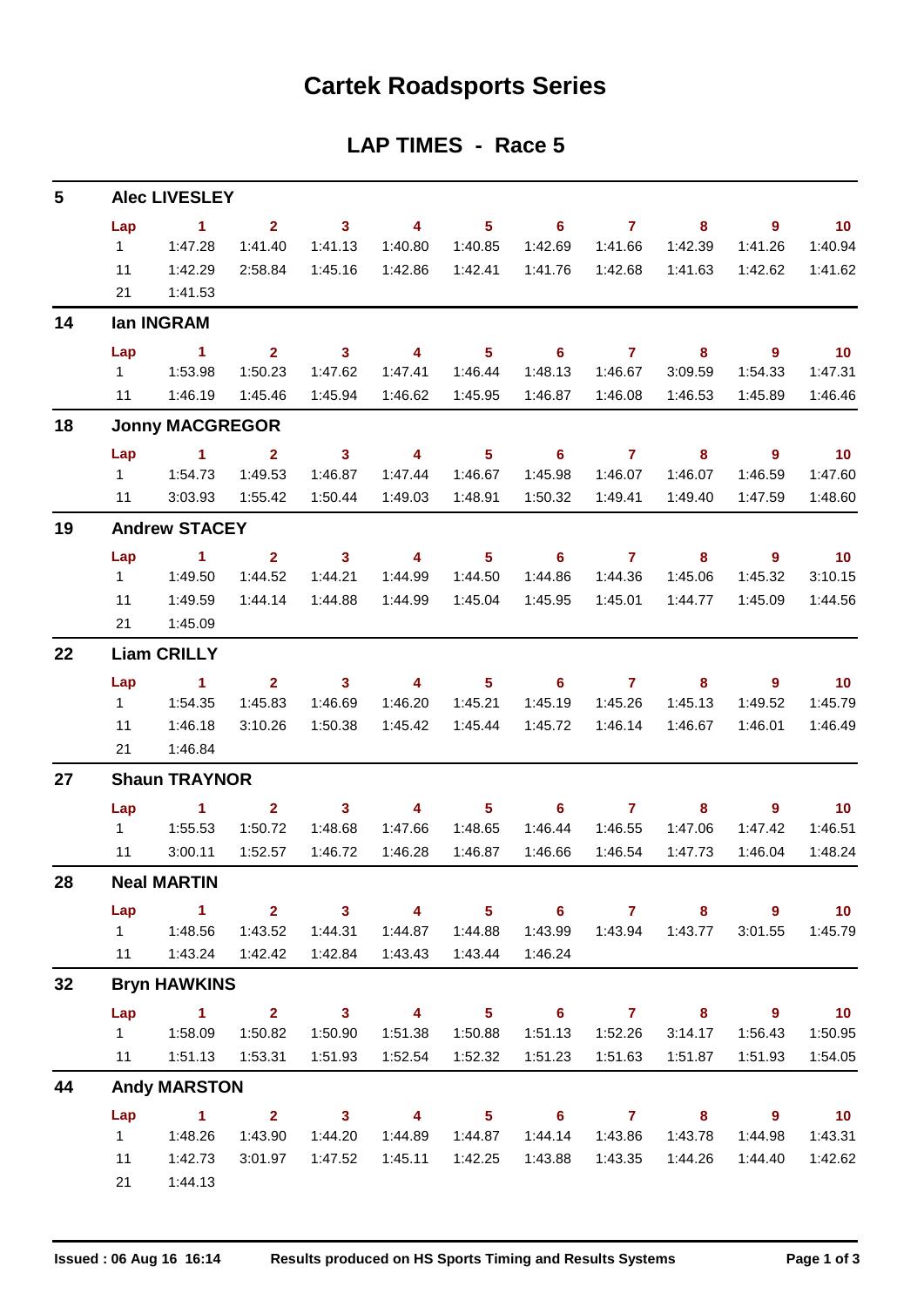| 48  | <b>George WRIGHT</b>                                                                                                     |                                    |                           |                                    |                                    |                            |                            |                                                                                                                                                                                                                                                                                                                                    |                    |                             |                             |
|-----|--------------------------------------------------------------------------------------------------------------------------|------------------------------------|---------------------------|------------------------------------|------------------------------------|----------------------------|----------------------------|------------------------------------------------------------------------------------------------------------------------------------------------------------------------------------------------------------------------------------------------------------------------------------------------------------------------------------|--------------------|-----------------------------|-----------------------------|
|     | Lap                                                                                                                      | $\sim$ $\sim$ 1                    | $2^{\circ}$               | $\overline{\mathbf{3}}$            | $\overline{4}$                     | 5 <sub>1</sub>             | $\overline{\phantom{a}}$ 6 | $\overline{7}$ and $\overline{7}$ and $\overline{7}$ and $\overline{7}$ and $\overline{7}$ and $\overline{7}$ and $\overline{7}$ and $\overline{7}$ and $\overline{7}$ and $\overline{7}$ and $\overline{7}$ and $\overline{7}$ and $\overline{7}$ and $\overline{7}$ and $\overline{7}$ and $\overline{7}$ and $\overline{7}$ and | 8                  | $\overline{9}$              | $-10$                       |
|     | $1 \quad$                                                                                                                | 1:51.72                            | 1:46.02                   | 1:45.24                            | 1:45.07                            | 1:45.02                    | 1:43.97                    | 1:44.45                                                                                                                                                                                                                                                                                                                            | 1:45.71            | 3:03.63                     | 1:50.17                     |
|     | 11                                                                                                                       | 1:44.52                            | 1:43.93                   | 1:44.48                            |                                    |                            | 1:44.03                    | 1:43.62                                                                                                                                                                                                                                                                                                                            | 1:43.38            | 1:43.84                     | 1:43.95                     |
|     | 21                                                                                                                       | 1:42.98                            |                           |                                    |                                    |                            |                            |                                                                                                                                                                                                                                                                                                                                    |                    |                             |                             |
| 66  | <b>Leighton NORRIS</b>                                                                                                   |                                    |                           |                                    |                                    |                            |                            |                                                                                                                                                                                                                                                                                                                                    |                    |                             |                             |
|     | Lap                                                                                                                      | $\sim$ 1                           | $\overline{2}$            | $\mathbf{3}$                       | $\overline{\mathbf{4}}$            | 5 <sup>5</sup>             | 6                          | $\mathbf{7}$                                                                                                                                                                                                                                                                                                                       | 8                  | 9                           | 10                          |
|     | $1 \quad$                                                                                                                | 1:54.36                            | 1:47.96                   | 1:46.85                            |                                    |                            | 1:51.06                    | 1:48.28                                                                                                                                                                                                                                                                                                                            | 1:47.48            | 3:03.68                     | 1:53.17                     |
|     | 11                                                                                                                       | 1:49.94                            | 1:49.59                   | 1:48.52                            |                                    |                            |                            |                                                                                                                                                                                                                                                                                                                                    |                    |                             |                             |
| 67  | <b>Simon ORANGE</b>                                                                                                      |                                    |                           |                                    |                                    |                            |                            |                                                                                                                                                                                                                                                                                                                                    |                    |                             |                             |
|     | Lap<br>$1 \quad$                                                                                                         | $\sim$ 1<br>2:00.83                | $\overline{2}$<br>1:51.51 | $\overline{\mathbf{3}}$<br>1:51.21 | $\overline{4}$<br>1:54.17          | 1:51.12                    | $5^{\circ}$ 6<br>1:50.57   | $\overline{7}$<br>1:50.58                                                                                                                                                                                                                                                                                                          | 8                  | - 9                         | $\overline{\phantom{0}}$ 10 |
|     |                                                                                                                          |                                    |                           | 1:51.92                            |                                    |                            | 1:51.09                    | 1:52.18                                                                                                                                                                                                                                                                                                                            | 1:51.13<br>1:50.72 | 1:51.44                     | 3:03.91<br>1:51.40          |
| 68  | 1:57.58<br>1:51.24<br>1:51.32<br>1:52.58<br>1:51.36<br>11                                                                |                                    |                           |                                    |                                    |                            |                            |                                                                                                                                                                                                                                                                                                                                    |                    |                             |                             |
|     | <b>Steve HEWSON</b>                                                                                                      |                                    |                           |                                    |                                    |                            |                            |                                                                                                                                                                                                                                                                                                                                    |                    |                             |                             |
|     | Lap<br>$1 -$                                                                                                             | $\blacktriangleleft$<br>1:52.27    | 2 <sup>7</sup><br>1:46.06 | 3 <sup>1</sup><br>1:45.47          | $\overline{4}$<br>1:45.48          | 5 <sup>1</sup><br>1:46.26  | 6<br>1:45.59               | $\overline{7}$<br>1:45.43                                                                                                                                                                                                                                                                                                          | 8<br>1:44.77       | $\overline{9}$<br>1:45.02   | $\overline{10}$<br>3:18.99  |
|     | 11                                                                                                                       | 1:49.34                            | 1:45.43                   | 1:45.03                            | 1:44.65                            | 1:45.20                    | 1:44.94                    | 1:46.27                                                                                                                                                                                                                                                                                                                            | 1:46.38            | 1:46.74                     | 1:46.56                     |
|     | 21                                                                                                                       | 1:48.57                            |                           |                                    |                                    |                            |                            |                                                                                                                                                                                                                                                                                                                                    |                    |                             |                             |
| 69  | <b>David SLATER</b>                                                                                                      |                                    |                           |                                    |                                    |                            |                            |                                                                                                                                                                                                                                                                                                                                    |                    |                             |                             |
|     | Lap                                                                                                                      | $\sim$ 1                           | $\mathbf{2}$              | 3 <sup>1</sup>                     | $\overline{\mathbf{4}}$            | 5 <sup>1</sup>             | 6                          | $\overline{7}$                                                                                                                                                                                                                                                                                                                     | 8                  | $\overline{9}$              | 10                          |
|     | $1 \quad$                                                                                                                | 1:51.39                            | 1:47.20                   | 1:46.77                            | 1:49.72                            | 1:48.22                    | 1:46.58                    | 1:46.82                                                                                                                                                                                                                                                                                                                            | 1:46.16            | 1:46.04                     | 1:46.56                     |
|     |                                                                                                                          | 11  1:47.45                        | 3:14.49                   | 1:50.53                            | 1:46.47                            | 1:45.91                    | 1:47.24                    | 1:49.09                                                                                                                                                                                                                                                                                                                            | 1:46.19            | 1:47.08                     | 1:47.00                     |
| 86  | <b>Petteri JOKINEN</b>                                                                                                   |                                    |                           |                                    |                                    |                            |                            |                                                                                                                                                                                                                                                                                                                                    |                    |                             |                             |
|     | Lap                                                                                                                      | $\sim$ $\sim$ $\sim$ $\sim$ $\sim$ | 2 <sup>7</sup>            | $\sim$ 3                           | $\overline{4}$                     | $\overline{\phantom{1}}$ 5 |                            | 67                                                                                                                                                                                                                                                                                                                                 | 8                  | 9                           | $\overline{10}$             |
|     | $1 \quad$                                                                                                                | 1:50.40                            | 1:44.68                   | 1:43.86                            | 1:43.35                            | 1:44.48                    | 1:44.21                    | 1:44.10                                                                                                                                                                                                                                                                                                                            | 1:43.64            | 1:45.16                     | 2:55.81                     |
|     | 11                                                                                                                       | 1:47.52                            | 1:44.52                   | 1:43.58                            | 1:45.16                            | 1:43.40                    | 1:44.44                    | 1:42.93                                                                                                                                                                                                                                                                                                                            | 1:46.09            | 1:44.98                     | 1:44.09                     |
|     |                                                                                                                          | 1:43.64<br>21                      |                           |                                    |                                    |                            |                            |                                                                                                                                                                                                                                                                                                                                    |                    |                             |                             |
| 129 | <b>Martin FAHY</b>                                                                                                       |                                    |                           |                                    |                                    |                            |                            |                                                                                                                                                                                                                                                                                                                                    |                    |                             |                             |
|     | Lap                                                                                                                      | $\sim$ 1.                          | 1:50.67                   | 2 3<br>1:49.53                     | $\overline{\mathbf{4}}$<br>1:50.29 | 1:48.60                    | 5 6 7 8<br>1:49.77         | 1:49.04                                                                                                                                                                                                                                                                                                                            | 3:04.58            | <u>9 a de 19</u><br>1:55.71 | $\overline{10}$<br>1:51.31  |
|     |                                                                                                                          |                                    | 1:50.63                   | 1:49.15                            |                                    |                            | 1:48.86                    | 1:49.39                                                                                                                                                                                                                                                                                                                            | 1:49.29            | 1:58.78                     | 1:49.69                     |
| 133 | 1:49.05  1:48.62<br><b>Russell DANZEY</b>                                                                                |                                    |                           |                                    |                                    |                            |                            |                                                                                                                                                                                                                                                                                                                                    |                    |                             |                             |
|     | $2 \t 3$<br>$\overline{\mathbf{4}}$<br>$5 \t\t 6 \t\t 7 \t\t 8$<br>$\overline{\phantom{a}}$ 9<br>$\sim$ $\sim$ 1.<br>Lap |                                    |                           |                                    |                                    |                            |                            |                                                                                                                                                                                                                                                                                                                                    |                    |                             | $\sim$ 10                   |
|     |                                                                                                                          |                                    | 1:47.32                   | 1:46.98                            |                                    |                            |                            |                                                                                                                                                                                                                                                                                                                                    |                    | 3:18.33                     | 1:57.42                     |
|     |                                                                                                                          | 11   1:48.35   1:47.57             |                           | 1:47.82                            | 1:48.20                            | 1:47.69                    | 1:48.15                    | 1:48.14                                                                                                                                                                                                                                                                                                                            | 1:47.89            | 1:47.67                     | 1:47.86                     |
| 134 | Dan ROGERS                                                                                                               |                                    |                           |                                    |                                    |                            |                            |                                                                                                                                                                                                                                                                                                                                    |                    |                             |                             |
|     |                                                                                                                          | Lap 1 2 3 4 5 6 7 8 9 10           |                           |                                    |                                    |                            |                            |                                                                                                                                                                                                                                                                                                                                    |                    |                             |                             |
|     |                                                                                                                          |                                    | 1:46.79                   | 1:46.86                            | 1:47.35                            | 1:46.85                    | 1:47.60                    | 1:46.43                                                                                                                                                                                                                                                                                                                            | 1:46.46            | 1:44.23                     | 1:47.58                     |
|     |                                                                                                                          | 11   1:47.07                       | 4:03.49                   | 1:53.74                            | 1:45.80                            | 1:45.17                    | 1:46.48                    | 1:45.65                                                                                                                                                                                                                                                                                                                            | 1:45.12            | 1:44.89                     | 1:44.64                     |
| 172 | <b>Stuart PLACE</b>                                                                                                      |                                    |                           |                                    |                                    |                            |                            |                                                                                                                                                                                                                                                                                                                                    |                    |                             |                             |
|     | Lap                                                                                                                      | $\sim$ $\sim$ 1                    |                           | $2 \t 3$                           | $\overline{4}$                     |                            | $5 \t\t 6 \t\t 7 \t\t 8$   |                                                                                                                                                                                                                                                                                                                                    |                    | $\overline{\mathbf{9}}$     | $\overline{\phantom{0}}$ 10 |
|     |                                                                                                                          | 1 2:04.06                          | 1:56.50                   | 1:57.33                            |                                    |                            | 1:56.34                    | 1:56.19                                                                                                                                                                                                                                                                                                                            | 1:54.46            | 3:58.85                     | 2:00.51                     |
|     |                                                                                                                          | 11   1:53.79                       | 1:50.77                   | 1:51.88                            | 1:53.30                            | 1:51.81                    | 1:51.17                    | 1:51.82                                                                                                                                                                                                                                                                                                                            | 1:51.17            | 1:51.53                     |                             |